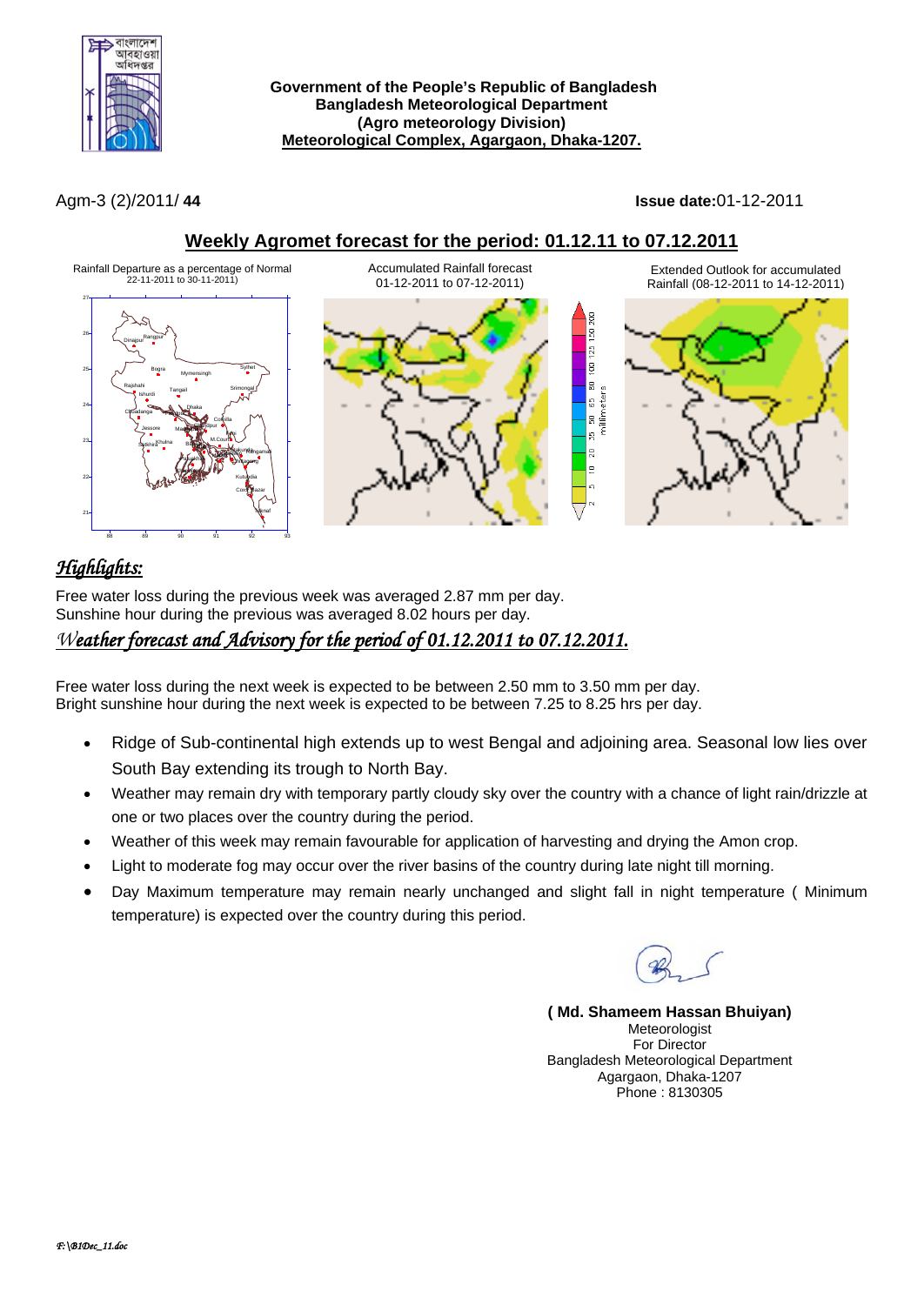# **Bangla Version**

## পর্বাভাস, সময়: ০১-১২-২০১১ থেকে ০৭-১২-২০১১



## প্ৰধান বৈশিষ্ট্য সমূহঃ-

গত সপ্তাহের দৈনিক বাষ্পীভবনের গড় ২.৮৭ মিঃ মিঃ ছিল। গত সপ্তাহের দৈনিক সর্যকিরণ কালের গড় ৮.০২ ঘন্টা ছিল।

## আবহাওয়া পুর্বাভাসঃ- ০১-১২-২০১১ ইং থেকে ০৭-১২-২০১১ ইং পর্যন্ত।

আগামী সপ্তাহের বাষ্পীভবনের দৈনিক গড মান ২.৫০ মিঃমিঃ থেকে ৩.৫০ মিঃমিঃ থাকতে পারে। আগামী সপ্তাহের সূর্যকিরণকালের দৈনিক গড় মান ৭.২৫ ঘন্টা থেকে ৮.২৫ ঘন্টা থাকতে পারে।

- উপমহাদেশীয় উচ্চচাপ বলয়ের বর্ধিতাংশটি পশ্চিম বঙ্গ এবং তৎসংলগ্ন এলাকা পর্যন্ত বিস্তৃত রয়েছে। দক্ষিণ বঙ্গোপসাগরে একটি মৌসমী লঘুচাপ অবস্থান করছে এর বর্ধিতাংশ উত্তর বঙ্গোপসাগর পর্যন্ত বিস্তৃত আছে।
- এ সপ্তাহে আকাশ আংশিক মেঘলাসহ সারা দেশের আবহাওয়া প্রধানতঃ শুষ্ক থাকতে পারে। সেই সাথে দেশের দু' একস্থানে হাল্কা/গুড়ি-গুড়ি বৃষ্টির সম্ভাবনা রয়েছে।
- এ সপ্তাহের আবহাওয়া আমন শস্য মাড়াই ও শুকানোর উপযোগী থাকতে পারে।
- এ সময়ে রাতের শেষ ভাগ থেকে সকাল পর্যন্ত সারাদেশে নদী অববাহিকায় হাঙ্কা থেকে মাঝারি ধরণের কুয়াশা পড়তে পারে।
- এ সময়ে দিনের সর্বোচ্চ তাপমাত্রা প্রায় অপরিবর্তীত থাকতে পারে এবং রাতের সর্বনিম্ন তাপমাত্রা সামান্য হ্রাস পেতে পারে।

(মোঃ শামীম হাসান ভূইয়া) আবহাওয়াবিদ পরিচালকের পক্ষে বাংলাদেশ আবহাওয়া অধিদপ্তর, ঢাকা-১২০৭।